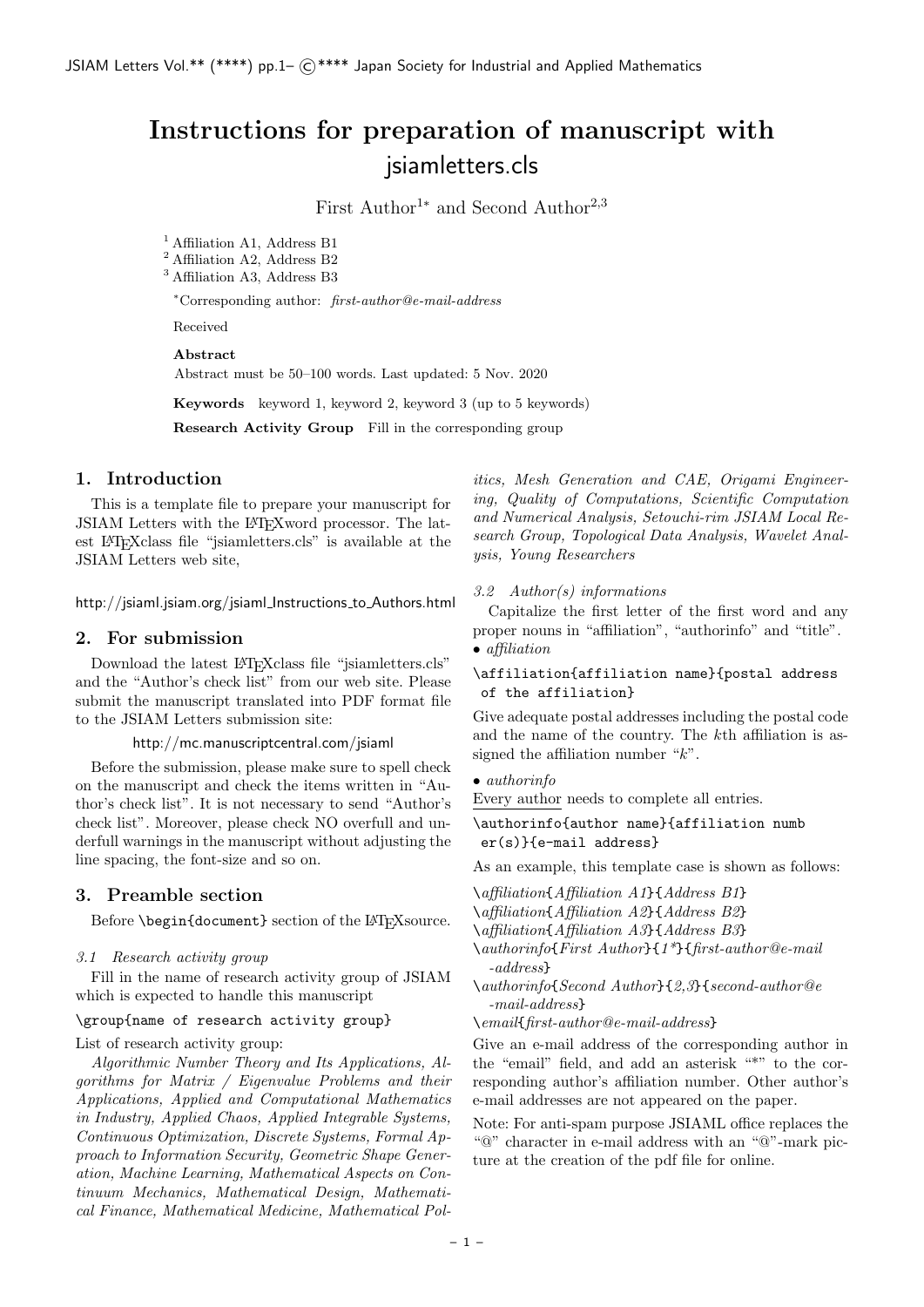# *3.3 Title*

The first letter of the title should be capitalized with the rest in lower case.

# \title{Title of the paper}

#### *3.4 Abstract*

The abstract must be 50–100 words.

\abstract{abstract of 50-100 words}

#### *3.5 Keywords*

3-5 Keywords. Each keyword should be given in lowercase letters except for proper nouns and acronyms.

\keywords{keyword 1, keyword 2, keyword 3}

#### *3.6 Optional fields*

The author can use the following fields to change the default settings within the pre-assigned range to each field.

*• author*

\author{J1\$^{K1}\$, J2\$^{K2}\$, ... }

 $Jn (n= 1, 2, ...)$ : the *n*th author name

 $Kn (n= 1, 2, ...)$ : the affiliation number(s) of the *n*th author

*• inst*

\inst{\$^{1}\$\,A1, B1\\ \$^{2}\$\,A2, B2...}

where the superscript denotes the affiliation number.

An  $(n= 1, 2, \ldots)$ : the *n*th affiliation name  $\text{Bn}$  ( $\text{n} = 1, 2, \ldots$ ): the postal address of the *n*th affiliation

In case of two affiliations in one line:

\inst{\affinum{1}Graduate School of Informatics, Kyoto University, Kyoto 606-8501, Japan and  $f^{(2)}\$ ,  $CREST$ , JST, Japan}

*• runauthor*

\runauthor{author name(s)}

#### *3.7 Packages*

You can USE seven packages amsmath, amssymb, amsthm, bm, cite, url, and graphicx without inclusion. Therefore, many commands and extra mathematical symbols defined in  $A_{\mathcal{M}}S$ -L<sup>A</sup>T<sub>E</sub>X package with  $A_{\mathcal{M}}S$  fonts (e.g., \*dfrac* command, \*mathbb* command, *align* environment) are available. For the details of these packages, please read the documents by the following page:

http://www.ctan.org/pkg/

# **4. Main body of the text**

- **Format** All manuscripts must be written in English. The length of the manuscript should not exceed four A4 pages in double column format. Manuscripts should conform to the jsiamletters style for the document preparation system LaTeX. It is not acceptable to change the LaTeX style defined by the jsiamletters style. Footnotes are not allowed.
- **Section headers** Capitalize the first letter of the first word and any proper nouns.



Fig. 1. Colorful hats.

# **5. Equations**

We recommend to use \*eqref* command in order to refer the equation number. Please USE *align* environment instead of *eqnarray* environment.

# **6. Figures (File size and fonts)**

Please care about file size. Not recommended to publish the paper of the over 2MB file size.

For any texts in figures, please embed all fonts even if you do not think you have used any special fonts. Before beginning this embedding procedure, Author have to check the licence of the fonts for the web-based online publications. In some case, it is permitted only for printed publications not for online publications.

```
\begin{figure}[t]
\centering
\includegraphics[scale=1.0]{pdf/kodim03.pdf}
\caption{hats.}
\end{figure}
```
Only PDF format is acceptable for figures, and DO NOT include PNG, JPEG, EPS files, etc.

# **7. Acknowledgments**

Please use the \*acknowledgments* command.

#### **8. References**

References should be individually numbered *in the order of appearance*. In the text, they should be referred to by these numbers in square brackets.

Examples of citations are:  $[1, 4]$  or  $[1-3]$ . Examples of references are:

#### *•* **Books**

- [1] P. Henrici, Applied and Computational Complex Analysis. Vol. 1, John Wiley, New York, 1974.
- [2] R. Barrett et al., Templates for the Solution of Linear Systems: Building Blocks for Iterative Methods, 2nd edn., SIAM, Philadelphia, 1994.

# *•* **Journals**

[3] S. F. Ashby, T. A. Manteuffel and P. E. Saylor, A taxonomy for conjugate gradient methods, SIAM J. Numer. Anal., **27** (1990), 1542–1568.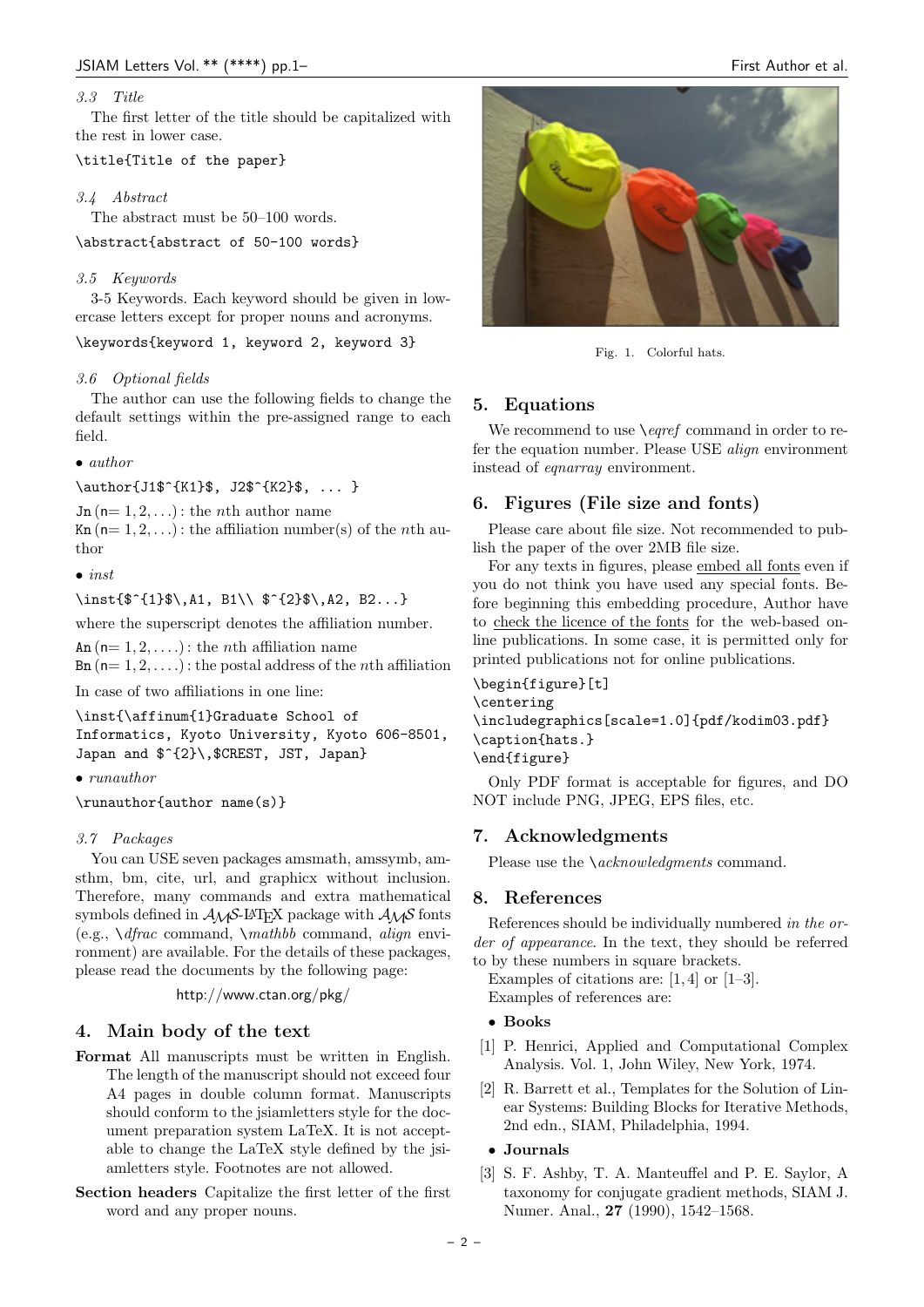- [4] T. A. Davis and Y. Hu, The university of Florida sparse matrix collection, ACM Trans. Math. Software, **38** (2011), 1–25.
- *•* **Proceedings**
- [5] T. Fukaya and T. Imamura, Performance evaluation of the Eigen Exa eigensolver on Oakleaf-FX: tridiagonalization versus pentadiagonalization, in: Proc. of IPDPS 2015 Workshops, pp.960–969, IEEE Computer Society, 2015.

# *•* **arXiv**

[6] A. Imakura, K. Morikuni and A. Takayasu, Verified partial eigenvalue computations using contour integrals for Hermitian generalized eigenproblems, arXiv:1904.06277v3 [math.NA].

# *•* **Software**

- [7] D. H. Bailey, QD: A double-double and quaddouble package for Fortran and C++, Version 2.3.22, 2019, https://www.davidhbailey. com/dhbsoftware/. (accessed 5 Nov. 2020)
- [8] The PARI Group, Bordeaux, PARI/GP, Version 2.13.0, 2020, http://pari.math.u-bordeaux.fr/. (accessed 5 Nov. 2020)

# *•* **Web materials**

[9] J. D. Cook, Differentiation in Banach spaces, 1994, https://www.johndcook.com/Differentiation\_ in\_Banach\_spaces.pdf. (accessed 5 Nov. 2020)

Only one city of publication should be provided for the book references. For references with more than two authors and editors, the use of "et al." is accepted on a list of authors. The full URL and the last accessed date should be given for the software and web materials. Any further information (author or group names, versions, dates, etc.) should also be given if known. For databases on web sites, the developers often present how to cite the databases and please follow the instructions. For example, when using SuiteSparse Matrix Collection as a data set, the author should cite the original paper [4].

# **9. For public database**

The contents of the fields

- Author(s) informations
- Title
- Abstract
- Keywords
- References

are registered to the public databases for online publication by J-Stage. Please notice that T<sub>E</sub>Xcommands, which are used in these fields except for "References", will be publish on webs as it is.

#### **References**

- [1] P. Henrici, Applied and Computational Complex Analysis. Vol. 1, John Wiley, New York, 1974.
- [2] R. Barrett et al., Templates for the Solution of Linear Systems: Building Blocks for Iterative Methods, 2nd edn., SIAM, Philadelphia, 1994.
- [3] S. F. Ashby, T. A. Manteuffel and P. E. Saylor, A taxonomy for conjugate gradient methods, SIAM J. Numer. Anal., **27** (1990), 1542–1568.
- [4] T. A. Davis and Y. Hu, The university of Florida sparse matrix collection, ACM Trans. Math. Software, **38** (2011), 1–25.

# **Preamble section**

\documentclass[twocolumn]{jsiamletters}  $\%$ % %%% template file for JSIAML  $\%$ %

%%%%%%%%%%%%%%%%%%%%%%%%%%%%%%%%%%%%%%%%%%%%% %%% research activity group (Mandatory field) %%%%%%%%%%%%%%%%%%%%%%%%%%%%%%%%%%%%%%%%%%%%% %

\group{Fill in the corresponding group. %Algorithmic Number Theory and Its Applications %Algorithms for Matrix / Eigenvalue Problems % and their Applications %Applied and Computational Mathematics % in Industry %Applied Chaos %Applied Integrable Systems %Continuous Optimization %Discrete Systems %Formal Approach to Information Security %Geometric Shape Generation %Machine Learning %Mathematical Aspects on Continuum Mechanics %Mathematical Design %Mathematical Finance %Mathematical Medicine %Mathematical Politics %Mesh Generation and CAE %Origami Engineering %Quality of Computations %Scientific Computation and Numerical Analysis %Setouchi-rim JSIAM Local Research Group %Topological Data Analysis %Wavelet Analysis %Young Researchers }  $\gamma$ %%%%%%%%%%%%%%%%%%%%%%%%%%%%%%%%%%%%% % affiliation and author informations %%%%%%%%%%%%%%%%%%%%%%%%%%%%%%%%%%%%% %%% affiliation(s) (Mandatory field) % % The k-th affiliation is assigned the % affiliation number ''k''. % % \affiliation{affiliation name} % {postal address of the affiliation} % %%% author(s) informations (Mandatory field) %